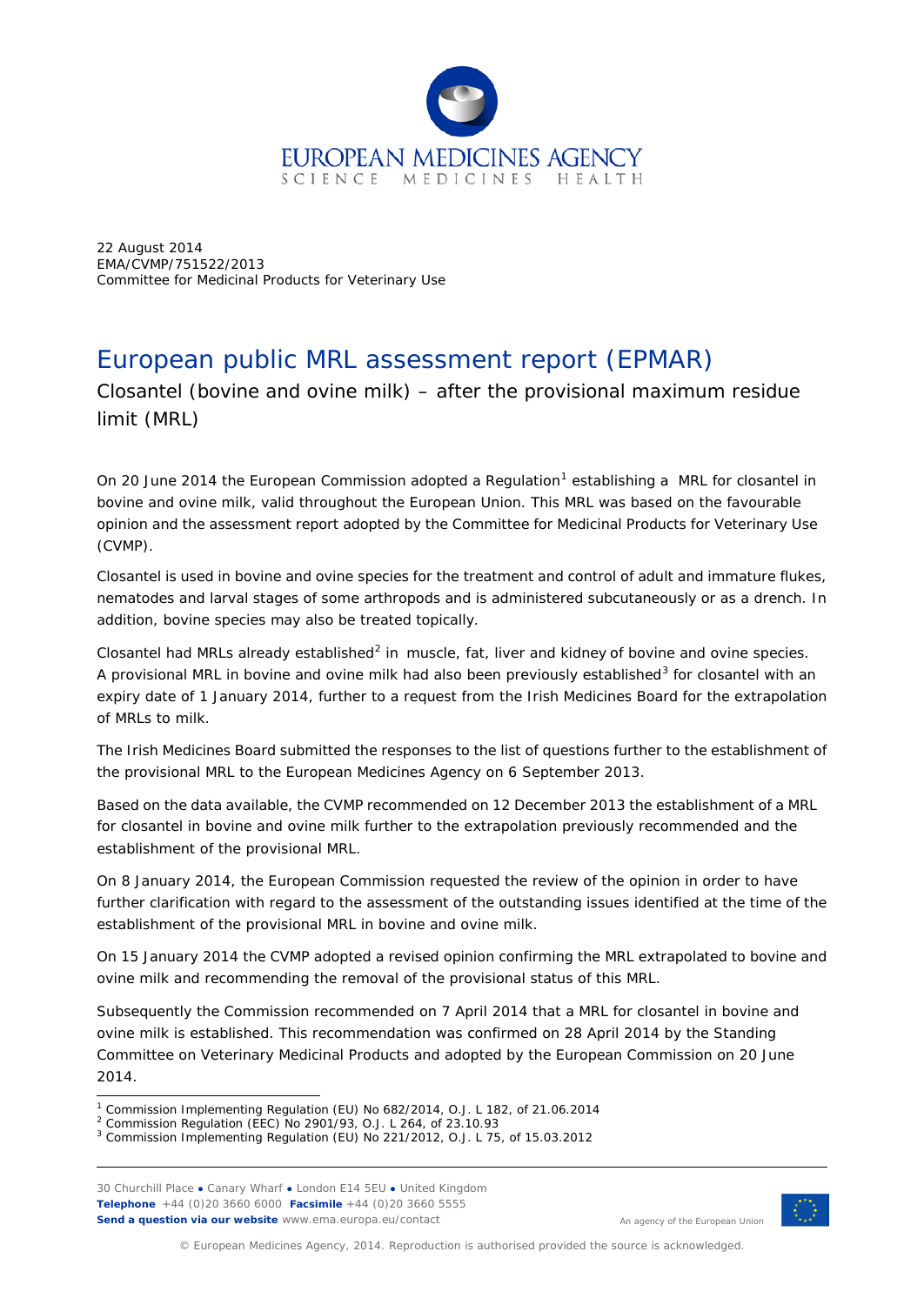# **Summary of the scientific discussion for the extrapolation of MRLs**

| Substance name:                  | Closantel                                                     |
|----------------------------------|---------------------------------------------------------------|
| Therapeutic class:               | Antiparasitic agents/Agents against endoparasites             |
| Procedure number:                | EU/ART27/11/191/IMB                                           |
| Requesting Member State:         | Ireland                                                       |
| Target species:                  | Bovine and ovine milk                                         |
| Intended therapeutic indication: | Treatment and control of adult and immature flukes, nematodes |
|                                  | and larval stages of some arthropods                          |
| Route (s) of administration:     | Subcutaneous injection, oral drench, topical                  |

# **1. Introduction**

Closantel is a salicylanilide which is used for the treatment and control of adult and immature flukes, nematodes and larval stages of some arthropods. Closantel is indicated for the treatment of cattle and sheep and is administered subcutaneously in the dose range of 2.5 to 5 mg/kg body weight. Closantel can also be administered as a drench at a dose of 10 mg/kg body weight. In addition, cattle may be treated topically at a dose rate of 20 mg/kg bodyweight. Closantel is often administered in combination with other anthelmintics.

Closantel was previously assessed by the CVMP resulting in the establishment of MRLs in bovine and ovine tissues.

On 19 August 2011, the Irish Medicines Board submitted a request for an opinion for the extrapolation of maximum residue limits for closantel to bovine and ovine milk. On 10 November 2011, the CVMP recommended a provisional MRL for closantel in milk.

The Commission subsequently amended the entry for closantel in table 1 of the Annex to Commission Regulation (EU) No 37/2010 of 22 December 2009, as follows:

| Pharmacologically | Marker    | Animal        | <b>MRLS</b>     | Target        | Other          | Therapeutic    |
|-------------------|-----------|---------------|-----------------|---------------|----------------|----------------|
| active substance  | residue   | species       |                 | tissues       | provisions     | classification |
| Closantel         | Closantel | <b>Bovine</b> | $1000 \mu g/kg$ | Muscle        |                | Antiparasitic  |
|                   |           |               | 3000 µg/kg      | Fat           |                | agents/Agents  |
|                   |           |               | $1000 \mu g/kg$ | Liver         |                | against        |
|                   |           |               | 3000 µg/kg      | Kidney        |                | endoparasites  |
|                   |           | Ovine         | $1500 \mu g/kg$ | <b>Muscle</b> |                |                |
|                   |           |               | 2000 µg/kg      | Fat           |                |                |
|                   |           |               | $1500 \mu g/kg$ | Liver         |                |                |
|                   |           |               | 5000 µg/kg      | Kidney        |                |                |
|                   |           | Bovine,       | $45 \mu g/kg$   | Milk          | Provisional    |                |
|                   |           | ovine         |                 |               | MRLs expire on |                |
|                   |           |               |                 |               | 1 January 2014 |                |

Further to the establishment of a provisional maximum residue limit for closantel in bovine and ovine milk Ireland submitted to the European Medicines Agency on 6 September 2013, 30 October, 27 November and 2 December 2013 additional data concerning the validation of the analytical method in milk in order to allow for the establishment of a final MRL.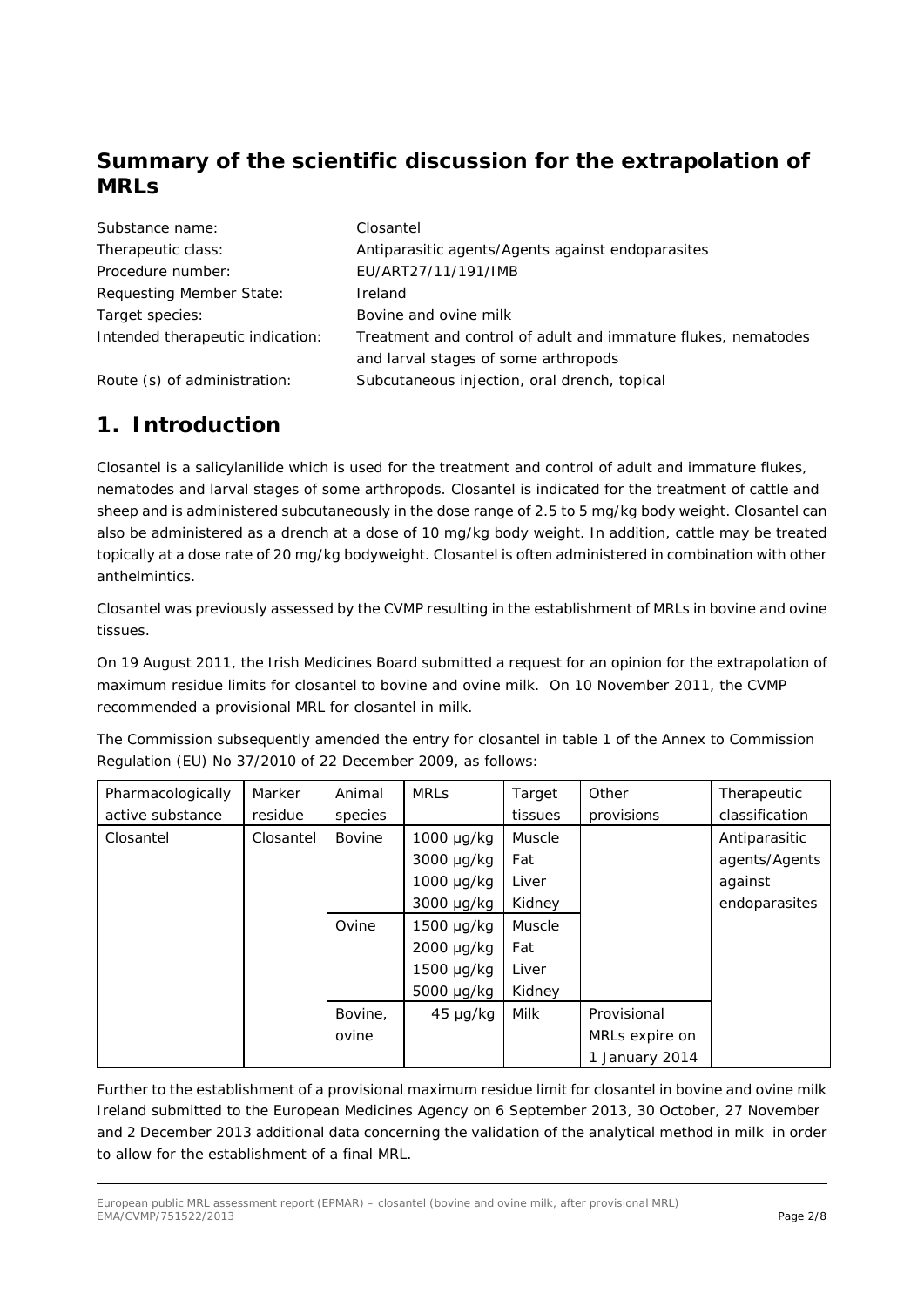This EPMAR provides an overall assessment of the request for the extrapolation of the MRLs for closantel to milk and so covers the review performed for the establishment of the provisional MRLs in milk as well as the review of the additional data provided in response to the outstanding issues identified at the time of the establishment of the provisional MRLs in milk.

# **2. Scientific risk assessment**

## *2.1. Safety assessment*

The CVMP has previously performed a consumer safety evaluation for closantel and established a toxicological ADI of 0.03 mg/kg bw i.e. 1.8 mg/person based on the NOEL of 2.5 mg/kg bw/day in rats and applying a safety factor of 100. Therefore, no further assessment regarding the establishment of the ADI for the substance is required for the purpose of this request.

### *2.2. Residues assessment*

For the assessment of the request for extrapolation the committee considered relevant residue data from the previous assessment and any new information made available as detailed below.

### **2.2.1. Pharmacokinetics in target species**

Closantel is highly bound to plasma proteins and undergoes limited metabolism *in vivo*.

Experiments in sheep with radiolabelled-closantel have shown that plasma radioactivity is almost exclusively due to unmetabolised closantel. At least 80% of the radioactivity was excreted in faeces over 8 weeks, whilst less than 0.5% was recovered from urine. Ninety percent of excreted radioactivity was due to parent drug. Residual radioactivity in all tissues but liver was mainly due to the parent compound.

No radiolabelled pharmacokinetic data in milk are available and there is no information on metabolism in milk.

In a small, non-GLP study, a parallel decline of closantel concentration in plasma and milk in lactating cows has been shown with a plasma/milk concentration ratio in the order of 50/1. Three dairy cows were injected intramuscularly with a single dose of closantel at 5 mg/kg (5% injectable solution). Blood and milk samples were collected up to 35 days post-treatment. Closantel levels in plasma and milk were determined by HPLC-UV. Maximal closantel concentrations in plasma of 45 µg/ml were reached 2 to 4 days following administration. Maximal closantel concentrations in milk averaging 1 µg/ml were seen 4 days following administration. At day 35, the mean concentration of closantel in milk was  $0.22 \pm 0.08$  µg/ml. The drug was eliminated from both plasma and milk with a half-life of approximately 12 days.

From the data available it can be concluded that residues of closantel persist in milk and that the parent compound will be the main residue in this food commodity.

# **2.2.2. Residue depletion studies**

In a non-GLP study closantel was administered during the dry period in 4 pregnant dairy cows subcutaneously at a dose of 5 mg closantel/kg bw 30 or 60 days before expected calving. Residues of closantel were quantifiable in the milk until at least 29 days after calving. Residue values quantified by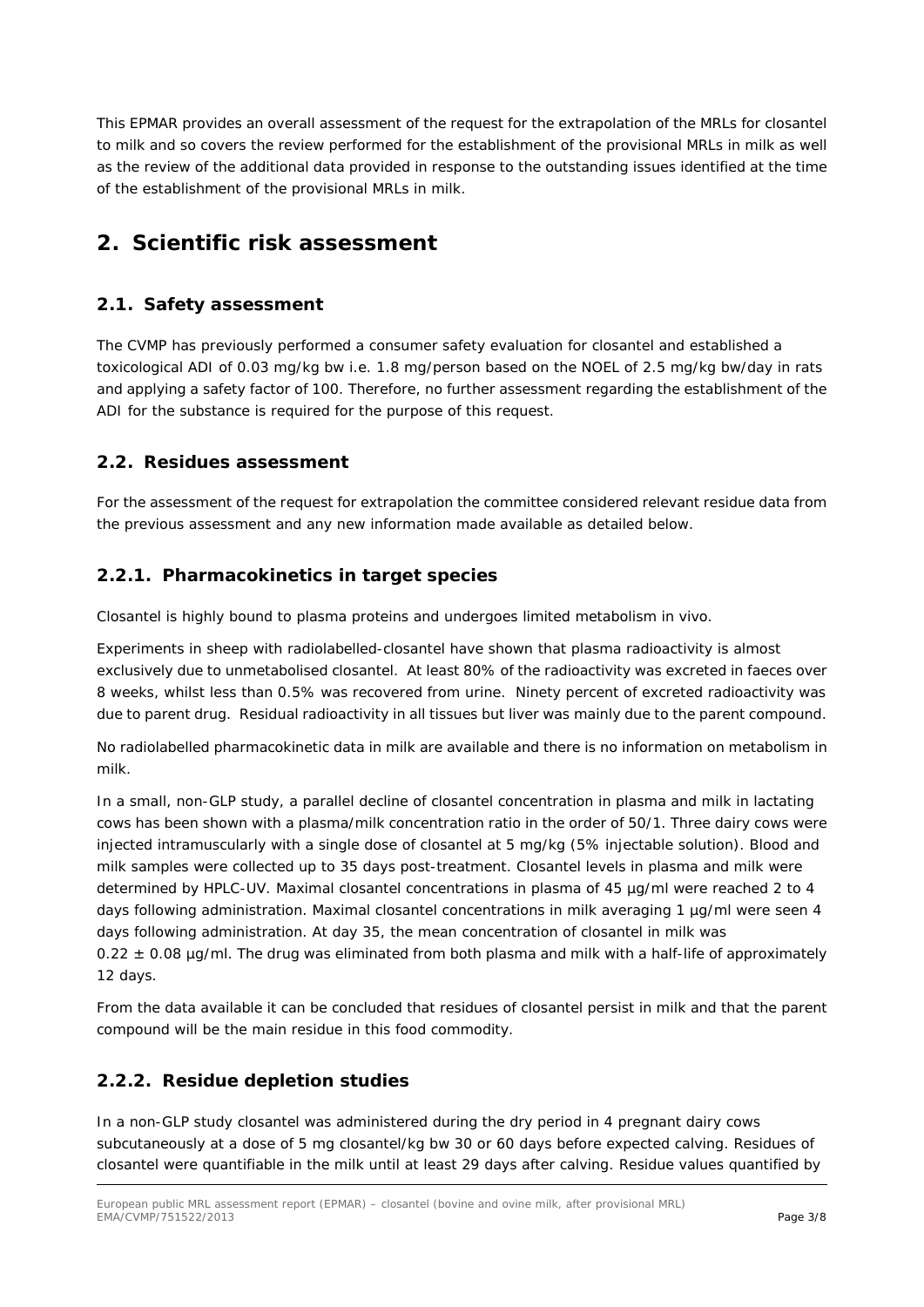LC-MS/MS ranged from 8 to 160 µg/kg. The half-lives of the residue concentrations in the milk ranged from 10 to 17 days.

In a recent GCP/GLP study 10 pregnant dairy cows were orally treated with closantel at the highest recommended dose of 10 mg closantel/kg bw at the beginning of the dry period (about 45 to 55 days before calving). Residues of closantel were quantifiable in the milk until at least 28 days after calving. After the colostrum period (i.e. from about 3 days after calving) the concentrations in milk decreased to 50 µg/kg or below. Milk residues values ranged from about 10 to 500 µg/kg. Overall, the median closantel concentrations at post colostrum time points were below 30 µg/kg. The 95th percentile values were below 50 µg/kg.

It can be concluded that following administration of closantel during the dry period residues of the parent compound are quantifiable in cow's milk and may persist for weeks.

No residue data are available for sheep milk.

#### **Selection of marker residue and ratio of marker to total residues**

No radiolabelled study is available to confirm the marker residue and on which to base a ratio of marker to total residues for milk. However, based on the fact that the parent compound closantel has been identified in bovine milk in a number of studies and considering that metabolism in plasma and tissues is known to be limited, closantel can be accepted as the marker residue in bovine and sheep milk.

Given the absence of total residue data in milk it is only possible to estimate the ratio of marker to total residues in milk; any such estimate must be sufficiently conservative to reflect the uncertainty inherent in such an estimate. Marker to total ratios established for cattle tissues were 1 in muscle, 0.7 in fat, 0.1 in liver, and 0.8 in kidney. Given the limited metabolic capacity of milk it is considered reasonable, in this case, to establish a ratio of marker to total residues identical to that established for fat, as fat also has limited metabolic capacity. It was therefore agreed to use the value of 0.7, established for fat as the ratio of marker to total residues in bovine milk.

It is noted that the ratios of marker to total residues established in sheep tissues are not the same as those established for bovine tissues: a ratio of 1 was established for sheep muscle, kidney and fat while a ratio of 0.6 was established for sheep liver. Nevertheless, for the purpose of establishing an MRL in milk and in view of the fact that ovine animals producing milk for human consumption are considered as a minor species, the marker to total residue of 0.7 agreed for bovine milk is also considered to be acceptable for ovine milk.

#### **2.2.3. Monitoring or exposure data**

Results of the Irish residue monitoring programme from 2008 to October 2010 were provided. Closantel was detected in four out of 284 samples in 2009 and in eight samples in 2010. Concentrations of closantel detected ranged from 1.01 µg/kg to 75.73 µg/kg.

#### **2.2.4. Analytical method for monitoring of residues**

A UPLC-MS/MS (ultra-performance liquid chromatography coupled to tandem mass spectrometry) method was developed by a national reference laboratory for the purpose of residue surveillance in cow's milk. The method is well described and considered in general suitable for monitoring of residues. A validation package was submitted based on the requirements of Volume 8 of The rules governing medicinal products in the European Union and was considered acceptable. The limit of quantification of the method is 22.5 µg/kg.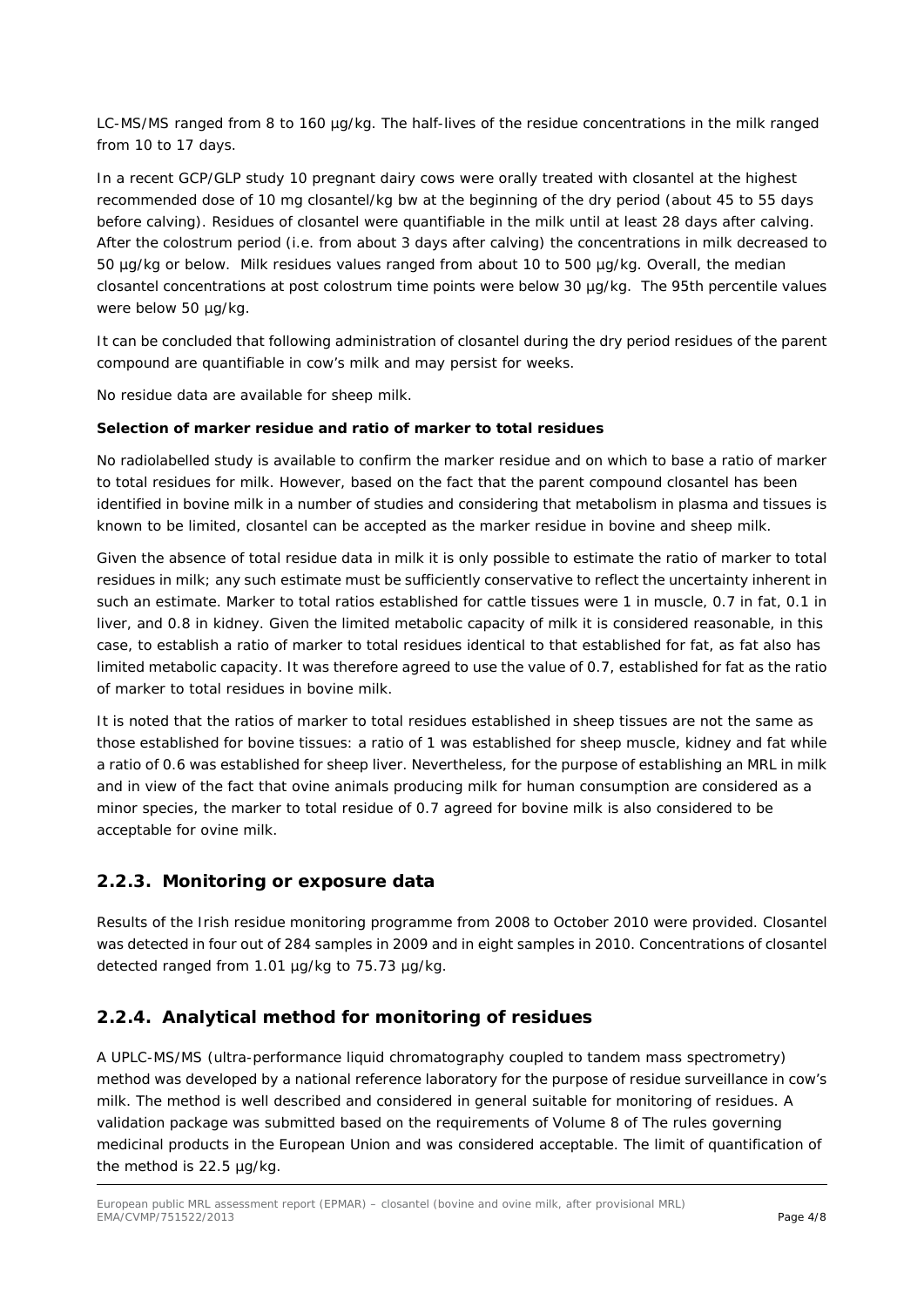Although the analytical method proposed was considered generally suitable for monitoring of residues of closantel in milk, further stability and validation data were considered necessary concerning the specificity, accuracy, precision and linearity. In addition it was requested to demonstrate that the proposed analytical method is applicable to sheep milk. As a result of these deficiencies only provisional MRLs could be recommended.

The additional data provided in response to the outstanding issues identified in the EPMAR for the recommendation for a provisional MRL demonstrated that the method was specific for closantel and that the accuracy and precision were acceptable at the level of the proposed MRL. Repeatability and reproducibility were satisfactorily demonstrated. Linearity of the method was also demonstrated.

Additional data have also been provided to demonstrate the applicability of the method to sheep milk.

The proposed method has been reviewed by the relevant Union Reference Laboratory, which confirmed the overall suitability of the method.

The method can be considered validated for the purpose of monitoring residues in bovine and sheep milk.

# **2.2.5. Findings of EU or international scientific bodies**

The Joint FAO/WHO Expert Committee on Food Additives (JECFA) recommended the following MRLs: sheep: 1.5 mg/kg for muscle and liver, 5 mg/kg for kidney and 2 mg/kg for fat; cattle: 1 mg/kg for muscle and liver and 3 mg/kg for kidney and fat. No MRL was established for milk.

# **3. Risk management considerations**

# *3.1. Potential effects on the microorganisms used for industrial food processing*

Microbiological effects are not expected for this substance therefore such data are not considered necessary.

# *3.2. Other relevant risk management considerations for the establishment of maximum residue limits*

The data provided for the scientific evaluation of closantel for the establishment of a maximum residue limit in milk were limited and do not comply with the requirements of Volume 8 of *The rules governing medicinal products in the European Union.* In particular the studies provided are not GLP compliant and no data on total residues in milk are available.

Recognising the deficiencies in the data presented the Committee took also into account the following:

- Although other flukicidal substances exist for which MRLs in ruminant milk have been established, these substances are not approved for the treatment of immature fluke, and consequently it is recognised that at present there is a lack of available products, authorised for the treatment of immature fluke in animals producing milk for human consumption;
- Liver fluke is a highly debilitating disease leading to loss of condition and ultimately cachexia and potentially death and therefore the availability of an adequate range of products for the treatment of immature fluke is essential in order to avoid unnecessary suffering of the animals;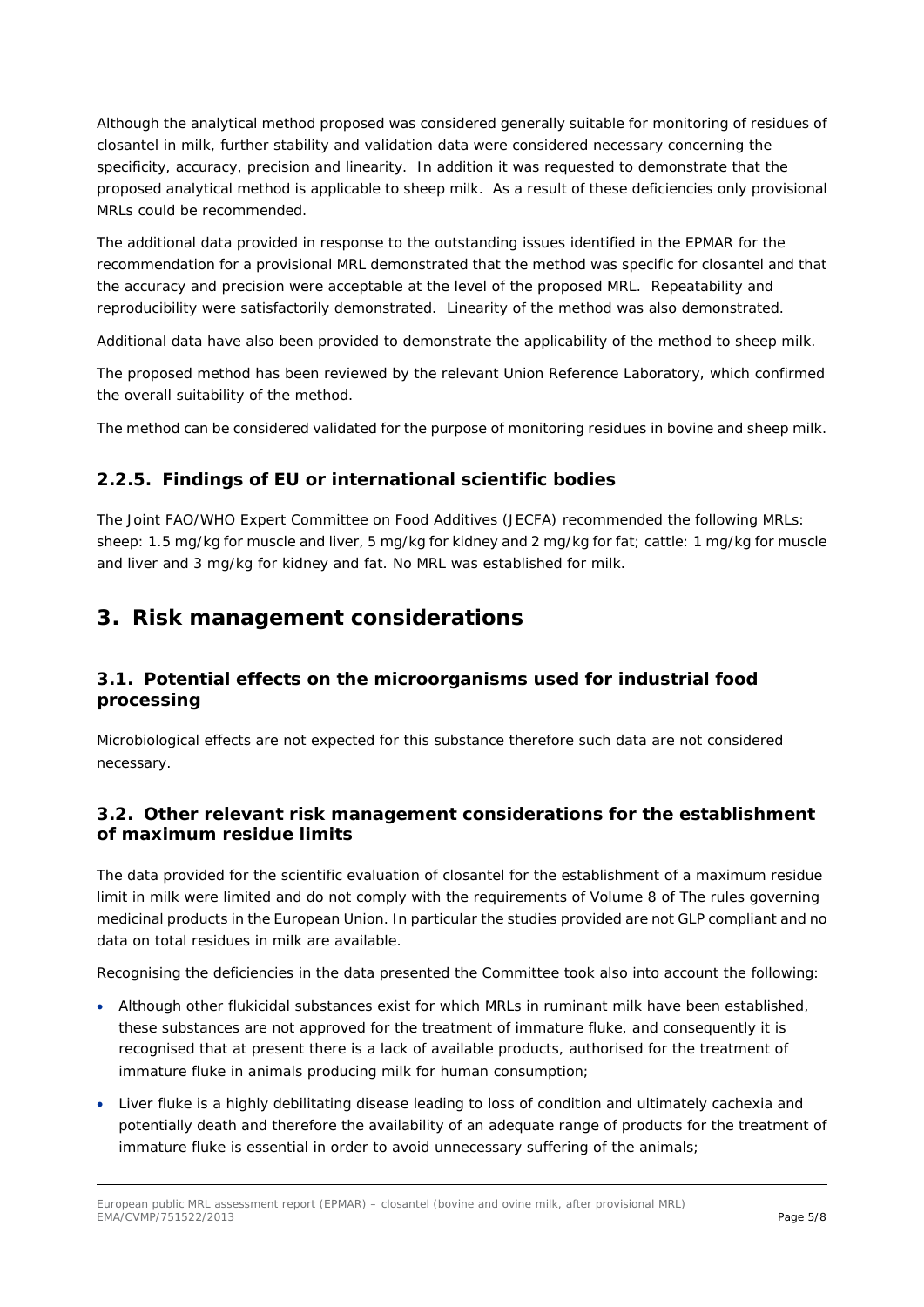- The establishment of a maximum residue limit is essential to provide the reference level for control purposes and to enable the use of the substance;
- The lack of available products coupled with welfare issues may lead to increased use of the products under non-authorised conditions.

## *3.3. Extrapolation of MRLs*

Based on the existing MRL values, the daily intake of residues from bovine tissues equates to 1.7 mg (equivalent to 94.4% of the ADI), leaving 1 mg (equivalent to 5.6% of the ADI) for the establishment of a MRL for milk.

Given the available information relating to residues in other tissues closantel was retained as marker residue in milk and a ratio of marker to total residues of 0.7 was estimated.

Considering that the standard food basket indicates a consumption for milk of 1.5 kg per consumer per day, and in order to ensure that consumer exposure total residues of closantel remains below the ADI, the maximum allowable total residues in milk is 67 µg/kg.

In view of the information available and the risk management considerations the CVMP recommends the extrapolation of the existing MRLs for closantel in cattle to cattle milk. The proposed MRL is 45 µg/kg.

Although data were not provided to demonstrate the presence of the marker residue closantel in sheep milk, metabolism in plasma and tissues is known to be limited, and therefore closantel can be accepted as the marker residue in sheep milk. Although the ratios of marker to total residues established in sheep tissues are not the same as those established for bovine tissues, for the purpose of establishing an MRL in milk and in view of the fact that ovine animals producing milk for human consumption are considered as a minor species, the marker to total residue of 0.7 agreed for bovine milk is also considered to be acceptable for ovine milk.

Therefore the proposed MRL of 45 μg/kg for cattle can also be accepted for sheep milk.

Available data indicate that following the oral administration of 10 mg/kg bw to cows at the start of the dry period (i.e. 40 to 45 days before expected calving) 95<sup>th</sup> percentile residue values in milk were below 45 μg/l from 13 days after calving while median residue values were below 45 μg/l from two days after calving. It is also noted that closantel-containing products are authorised for administration by other routes (subcutaneous and topical) and this may impact on the time required for residues in milk to deplete to the level of the recommended MRL.

#### **Calculation of theoretical daily intake of residues**

| Edible tissue or<br>products | Daily<br>consumption<br>(kg) | MRL proposal<br>$(\mu g/kg)$ | Ratio of the<br>marker/total<br>residue | Amount per edible<br>tissue or product |
|------------------------------|------------------------------|------------------------------|-----------------------------------------|----------------------------------------|
| Muscle                       | 0.30                         | 1000                         |                                         | $300 \mu g$                            |
| Fat                          | 0.05                         | 3000                         | 0.7                                     | $214.3 \mu g$                          |
| Liver                        | 0.10                         | 1000                         | 0.1                                     | $1000 \mu g$                           |
| Kidney                       | 0.05                         | 3000                         | 0.8                                     | 187.5 µg                               |

Details used in the calculation of theoretical daily intake of residues from bovine tissues and milk (worst case scenario):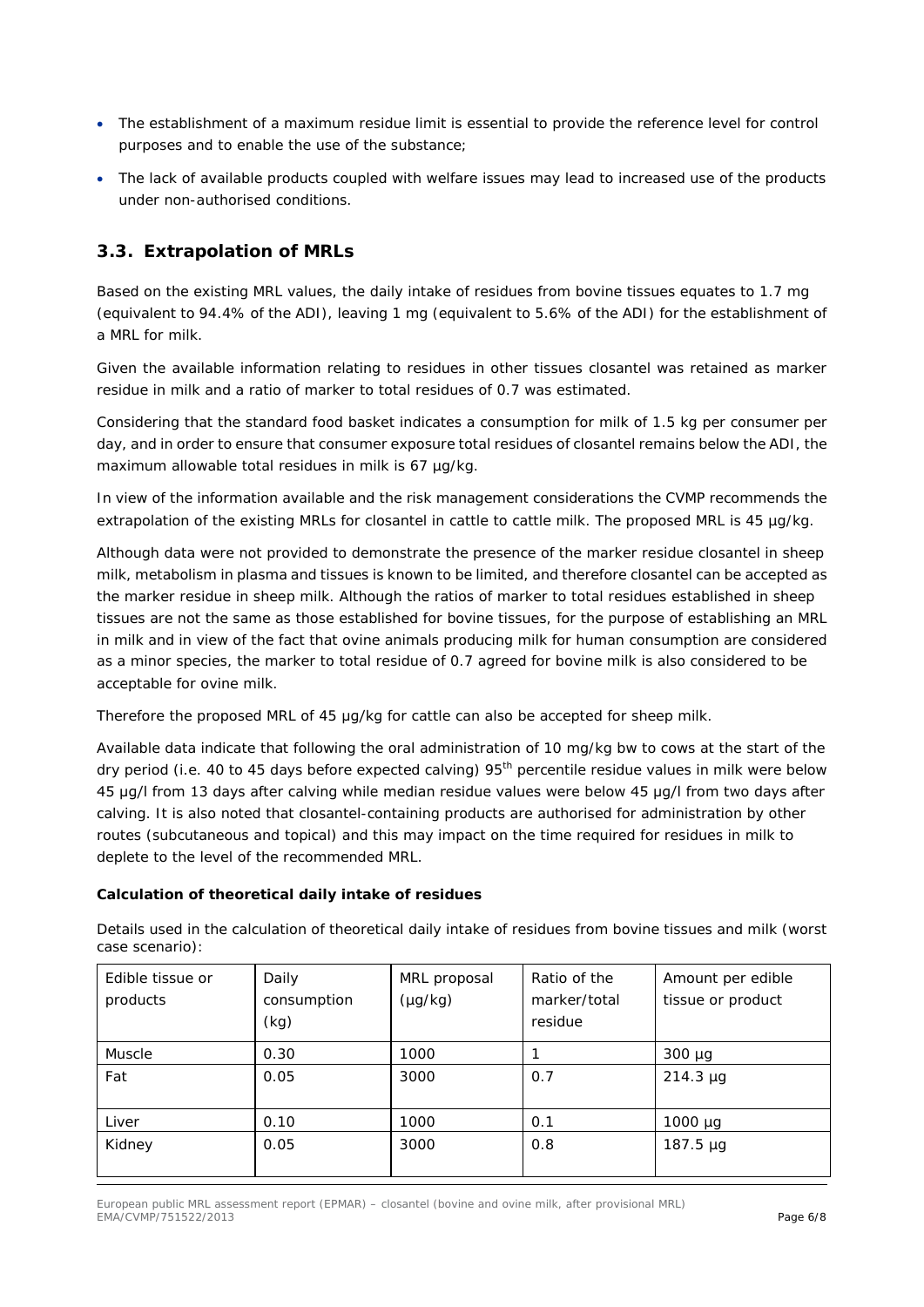| Milk  | 1.50 | 45 | O.7 | $96.4 \mu$ g                 |
|-------|------|----|-----|------------------------------|
| Total |      |    |     | 1798.2 µg                    |
|       |      |    |     | $(100\% \text{ of the ADI})$ |

## *3.4. Conclusions and recommendation for the establishment of maximum residue limits*

Having considered that:

- a toxicological ADI of 0.03 mg/kg bw (i.e 1.8 mg/person) was previously established as the overall ADI for closantel;
- closantel has been accepted as the marker residue in cattle and sheep milk;
- the marker to total residues ratio of 0.7 established for fat was considered an suitable conservative value to be considered in relation to milk given that fat milk has limited metabolic capacity;
- there is a lack of available products for the treatment of immature fluke in animals producing milk for human consumption;
- there is a need for a reference level for control purposes and to enable the use of the substance; and that:
- following the responses to the outstanding issues identified in the EPMAR recommending a provisional MRL for closantel in bovine and ovine milk, the analytical method can be considered validated for the purpose of monitoring residues in bovine milk and applicable to ovine milk.

The CVMP confirms the maximum residue limit extrapolated to bovine and ovine milk and recommends by consensus the removal of the provisional status of the maximum residue limits in milk for closantel and the amendment of the entry in Table 1 (Allowed substances) of the Annex to Commission Regulation (EU) No 37/2010 in accordance with the following table:

| Pharmacologically | Marker    | Animal  | <b>MRLS</b>     | Target        | Other           | Therapeutic    |
|-------------------|-----------|---------|-----------------|---------------|-----------------|----------------|
| active substance  | residue   | species |                 | tissues       | provisions      | classification |
| Closantel         | Closantel | Bovine  | $1000 \mu g/kg$ | <b>Muscle</b> | <b>NO ENTRY</b> | Antiparasitic  |
|                   |           |         | 3000 µg/kg      | Fat           |                 | agents/Agents  |
|                   |           |         | $1000 \mu g/kg$ | Liver         |                 | against        |
|                   |           |         | 3000 µg/kg      | Kidney        |                 | endoparasites  |
|                   |           |         | $45 \mu g/kg$   | Milk          |                 |                |
|                   |           | Ovine   | 1500 µg/kg      | Muscle        |                 |                |
|                   |           |         | $2000 \mu g/kg$ | Fat           |                 |                |
|                   |           |         | $1500 \mu g/kg$ | Liver         |                 |                |
|                   |           |         | 5000 µg/kg      | Kidney        |                 |                |
|                   |           |         | $45 \mu g/kg$   | Milk          |                 |                |

Based on these values, the theoretical maximum daily intake from bovine tissues and milk is 1798.2 µg, which corresponds to 100% of the ADI.